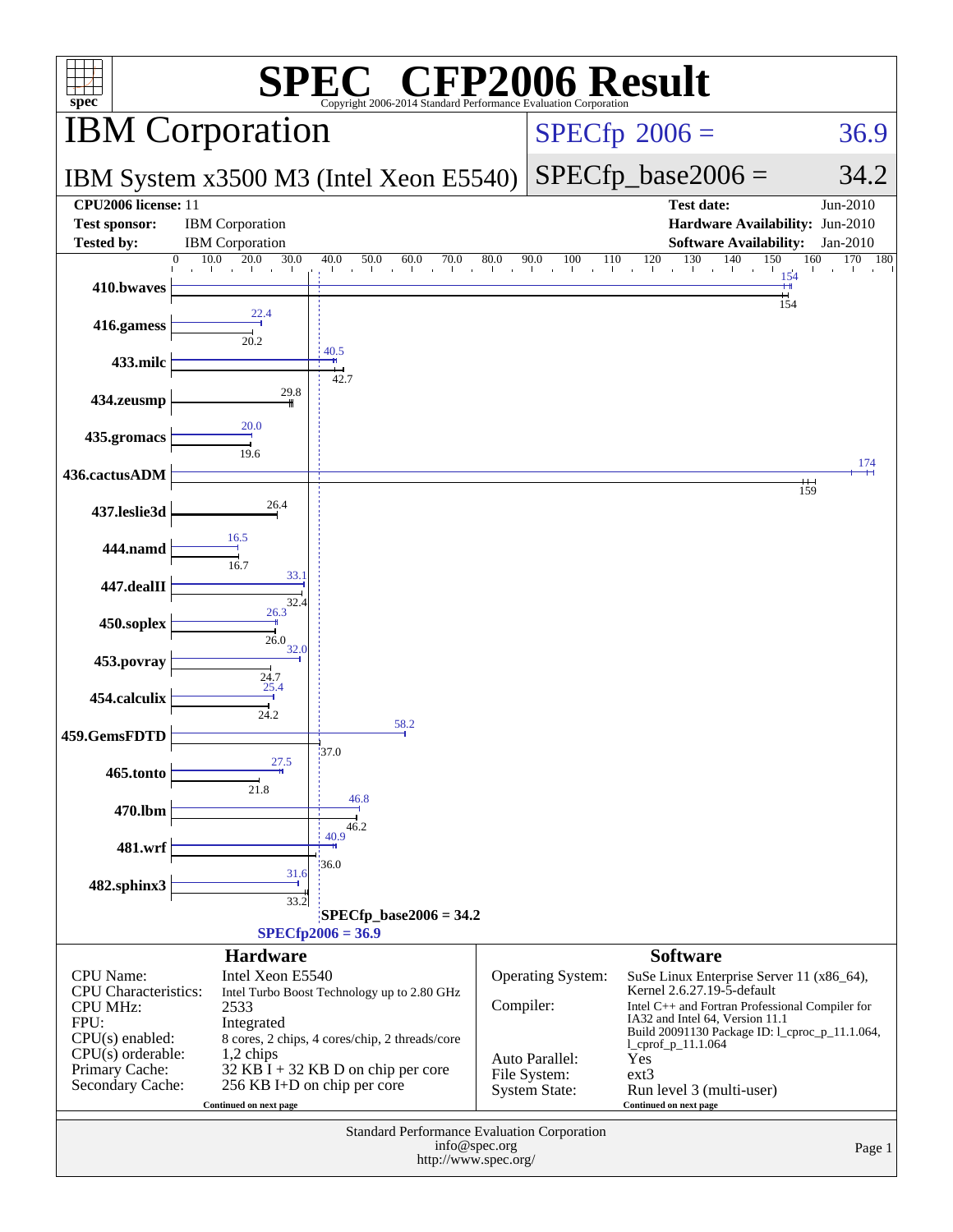

IBM Corporation

#### $SPECTp2006 = 36.9$

IBM System x3500 M3 (Intel Xeon E5540)

 $SPECTp\_base2006 = 34.2$ 

#### **[CPU2006 license:](http://www.spec.org/auto/cpu2006/Docs/result-fields.html#CPU2006license)** 11 **[Test date:](http://www.spec.org/auto/cpu2006/Docs/result-fields.html#Testdate)** Jun-2010 **[Test sponsor:](http://www.spec.org/auto/cpu2006/Docs/result-fields.html#Testsponsor)** IBM Corporation **[Hardware Availability:](http://www.spec.org/auto/cpu2006/Docs/result-fields.html#HardwareAvailability)** Jun-2010 **[Tested by:](http://www.spec.org/auto/cpu2006/Docs/result-fields.html#Testedby)** IBM Corporation **[Software Availability:](http://www.spec.org/auto/cpu2006/Docs/result-fields.html#SoftwareAvailability)** Jan-2010 [L3 Cache:](http://www.spec.org/auto/cpu2006/Docs/result-fields.html#L3Cache) 8 MB I+D on chip per chip [Other Cache:](http://www.spec.org/auto/cpu2006/Docs/result-fields.html#OtherCache) [Memory:](http://www.spec.org/auto/cpu2006/Docs/result-fields.html#Memory) 48 GB (12 x 4 GB PC3-10600R CL9, 2 Rank) [Disk Subsystem:](http://www.spec.org/auto/cpu2006/Docs/result-fields.html#DiskSubsystem) 1 x 73 GB SAS, 15000 RPM [Other Hardware:](http://www.spec.org/auto/cpu2006/Docs/result-fields.html#OtherHardware) None [Base Pointers:](http://www.spec.org/auto/cpu2006/Docs/result-fields.html#BasePointers) 64-bit<br>Peak Pointers: 32/64-bit [Peak Pointers:](http://www.spec.org/auto/cpu2006/Docs/result-fields.html#PeakPointers) [Other Software:](http://www.spec.org/auto/cpu2006/Docs/result-fields.html#OtherSoftware) None

| <b>Results Table</b> |                                                                                                          |              |                |       |                |       |                |              |                |              |                |              |
|----------------------|----------------------------------------------------------------------------------------------------------|--------------|----------------|-------|----------------|-------|----------------|--------------|----------------|--------------|----------------|--------------|
|                      | <b>Base</b>                                                                                              |              |                |       |                |       | <b>Peak</b>    |              |                |              |                |              |
| <b>Benchmark</b>     | <b>Seconds</b>                                                                                           | <b>Ratio</b> | <b>Seconds</b> | Ratio | <b>Seconds</b> | Ratio | <b>Seconds</b> | <b>Ratio</b> | <b>Seconds</b> | <b>Ratio</b> | <b>Seconds</b> | <b>Ratio</b> |
| 410.bwaves           | 89.1                                                                                                     | 153          | 88.3           | 154   | 88.3           | 154   | 88.9           | 153          | 88.1           | 154          | 87.9           | 155          |
| 416.gamess           | 971                                                                                                      | 20.2         | 970            | 20.2  | 972            | 20.2  | 870            | 22.5         | 872            | 22.4         | 877            | 22.3         |
| $433$ .milc          | 214                                                                                                      | 42.9         | 226            | 40.6  | 215            | 42.7  | 224            | 41.0         | 227            | 40.5         | 228            | 40.2         |
| $434$ . zeusmp       | 305                                                                                                      | 29.8         | 308            | 29.5  | 301            | 30.3  | 305            | 29.8         | 308            | 29.5         | 301            | 30.3         |
| $435.$ gromacs       | 362                                                                                                      | 19.7         | 365            | 19.6  | 366            | 19.5  | 358            | 20.0         | 357            | 20.0         | 357            | 20.0         |
| 436.cactusADM        | 74.4                                                                                                     | 161          | 75.2           | 159   | 75.8           | 158   | 70.4           | 170          | 68.2           | 175          | 68.8           | <u>174</u>   |
| 437.leslie3d         | 356                                                                                                      | 26.4         | 357            | 26.4  | 357            | 26.3  | 356            | 26.4         | 357            | 26.4         | 357            | 26.3         |
| 444.namd             | 481                                                                                                      | 16.7         | 480            | 16.7  | 479            | 16.7  | 486            | 16.5         | 486            | 16.5         | 485            | 16.5         |
| $447$ .dealII        | 352                                                                                                      | 32.5         | 353            | 32.4  | 353            | 32.4  | 348            | 32.9         | 346            | <u>33.1</u>  | 345            | 33.2         |
| $450$ .soplex        | 321                                                                                                      | 26.0         | 325            | 25.7  | 321            | 26.0  | 322            | 25.9         | 317            | 26.3         | 318            | 26.3         |
| $453$ .povray        | 216                                                                                                      | 24.6         | 215            | 24.8  | 215            | 24.7  | 165            | 32.1         | 166            | 32.0         | 167            | 31.9         |
| $ 454$ .calculix     | 343                                                                                                      | 24.1         | 341            | 24.2  | 340            | 24.3  | 324            | 25.4         | 324            | 25.4         | 325            | 25.4         |
| 459.GemsFDTD         | 286                                                                                                      | 37.0         | 287            | 37.0  | 287            | 37.0  | 182            | 58.2         | 182            | 58.2         | 182            | 58.2         |
| $465$ .tonto         | 451                                                                                                      | 21.8         | 451            | 21.8  | 450            | 21.9  | 354            | 27.8         | 366            | 26.9         | 358            | <u>27.5</u>  |
| 470.1bm              | 298                                                                                                      | 46.2         | 298            | 46.1  | 298            | 46.2  | 294            | 46.8         | 294            | 46.8         | 294            | 46.8         |
| $ 481$ .wrf          | 310                                                                                                      | 36.0         | 310            | 36.0  | 310            | 36.0  | 271            | 41.2         | 277            | 40.4         | 273            | <u>40.9</u>  |
| 482.sphinx3          | 586                                                                                                      | 33.2         | 574            | 34.0  | 586            | 33.2  | 616            | 31.6         | 616            | 31.7         | 619            | 31.5         |
|                      | Results appear in the order in which they were run. Bold underlined text indicates a median measurement. |              |                |       |                |       |                |              |                |              |                |              |

#### **[Platform Notes](http://www.spec.org/auto/cpu2006/Docs/result-fields.html#PlatformNotes)**

 Turbo Mode Enable Turbo Boost set to Traditional CPU C State Enable

#### **[General Notes](http://www.spec.org/auto/cpu2006/Docs/result-fields.html#GeneralNotes)**

 Binaries were compiled on SLES 10 with Binutils 2.18.50.0.7.20080502 'ulimit -s unlimited' was used to set the stack size to unlimited prior to run OMP\_NUM\_THREADS set to number of cores KMP\_AFFINITY set to granularity=fine,scatter KMP\_STACKSIZE set to 200M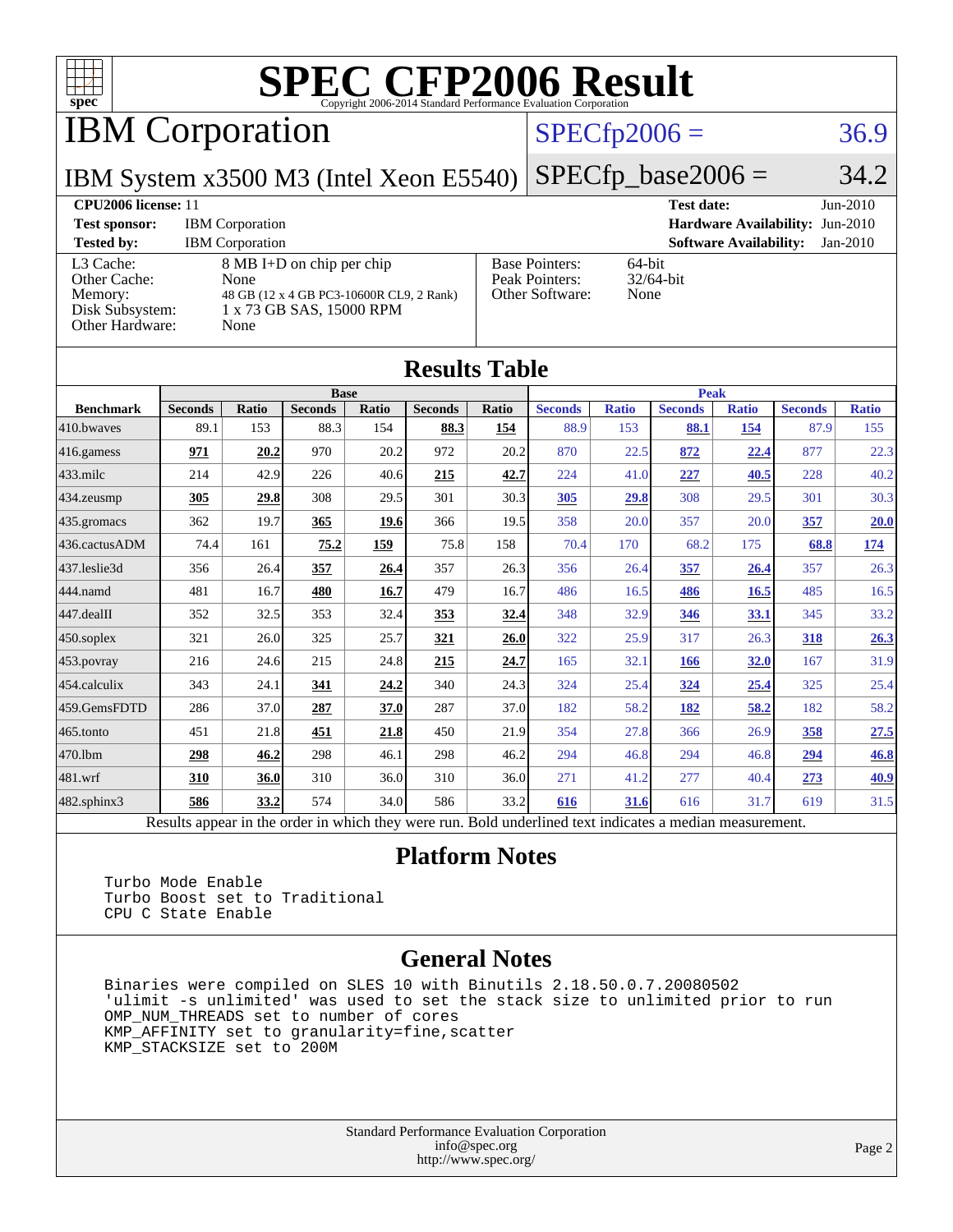

## IBM Corporation

 $SPECTp2006 = 36.9$ 

IBM System x3500 M3 (Intel Xeon E5540)  $SPECTp\_base2006 = 34.2$ 

**[Test sponsor:](http://www.spec.org/auto/cpu2006/Docs/result-fields.html#Testsponsor)** IBM Corporation **[Hardware Availability:](http://www.spec.org/auto/cpu2006/Docs/result-fields.html#HardwareAvailability)** Jun-2010

**[CPU2006 license:](http://www.spec.org/auto/cpu2006/Docs/result-fields.html#CPU2006license)** 11 **[Test date:](http://www.spec.org/auto/cpu2006/Docs/result-fields.html#Testdate)** Jun-2010 **[Tested by:](http://www.spec.org/auto/cpu2006/Docs/result-fields.html#Testedby)** IBM Corporation **[Software Availability:](http://www.spec.org/auto/cpu2006/Docs/result-fields.html#SoftwareAvailability)** Jan-2010

### **[Base Compiler Invocation](http://www.spec.org/auto/cpu2006/Docs/result-fields.html#BaseCompilerInvocation)**

[C benchmarks](http://www.spec.org/auto/cpu2006/Docs/result-fields.html#Cbenchmarks): icc  $-m64$ 

[C++ benchmarks:](http://www.spec.org/auto/cpu2006/Docs/result-fields.html#CXXbenchmarks) [icpc -m64](http://www.spec.org/cpu2006/results/res2010q3/cpu2006-20100621-11823.flags.html#user_CXXbase_intel_icpc_64bit_bedb90c1146cab66620883ef4f41a67e)

[Fortran benchmarks](http://www.spec.org/auto/cpu2006/Docs/result-fields.html#Fortranbenchmarks): [ifort -m64](http://www.spec.org/cpu2006/results/res2010q3/cpu2006-20100621-11823.flags.html#user_FCbase_intel_ifort_64bit_ee9d0fb25645d0210d97eb0527dcc06e)

[Benchmarks using both Fortran and C](http://www.spec.org/auto/cpu2006/Docs/result-fields.html#BenchmarksusingbothFortranandC): [icc -m64](http://www.spec.org/cpu2006/results/res2010q3/cpu2006-20100621-11823.flags.html#user_CC_FCbase_intel_icc_64bit_0b7121f5ab7cfabee23d88897260401c) [ifort -m64](http://www.spec.org/cpu2006/results/res2010q3/cpu2006-20100621-11823.flags.html#user_CC_FCbase_intel_ifort_64bit_ee9d0fb25645d0210d97eb0527dcc06e)

#### **[Base Portability Flags](http://www.spec.org/auto/cpu2006/Docs/result-fields.html#BasePortabilityFlags)**

| 410.bwaves: -DSPEC CPU LP64                  |                                                                |
|----------------------------------------------|----------------------------------------------------------------|
| 416.gamess: - DSPEC_CPU_LP64                 |                                                                |
| 433.milc: -DSPEC CPU LP64                    |                                                                |
| 434.zeusmp: -DSPEC_CPU_LP64                  |                                                                |
| 435.gromacs: -DSPEC_CPU_LP64 -nofor_main     |                                                                |
| 436.cactusADM: - DSPEC CPU LP64 - nofor main |                                                                |
| 437.leslie3d: -DSPEC CPU LP64                |                                                                |
| 444.namd: - DSPEC CPU LP64                   |                                                                |
| 447.dealII: - DSPEC CPU LP64                 |                                                                |
| 450.soplex: -DSPEC_CPU_LP64                  |                                                                |
| 453.povray: -DSPEC_CPU_LP64                  |                                                                |
| 454.calculix: - DSPEC CPU LP64 - nofor main  |                                                                |
| 459. GemsFDTD: - DSPEC CPU LP64              |                                                                |
| 465.tonto: - DSPEC CPU LP64                  |                                                                |
| 470.1bm: - DSPEC CPU LP64                    |                                                                |
|                                              | 481.wrf: -DSPEC_CPU_LP64 -DSPEC_CPU_CASE_FLAG -DSPEC_CPU_LINUX |
| 482.sphinx3: -DSPEC_CPU_LP64                 |                                                                |
|                                              |                                                                |

#### **[Base Optimization Flags](http://www.spec.org/auto/cpu2006/Docs/result-fields.html#BaseOptimizationFlags)**

[C benchmarks](http://www.spec.org/auto/cpu2006/Docs/result-fields.html#Cbenchmarks): [-xSSE4.2](http://www.spec.org/cpu2006/results/res2010q3/cpu2006-20100621-11823.flags.html#user_CCbase_f-xSSE42_f91528193cf0b216347adb8b939d4107) [-ipo](http://www.spec.org/cpu2006/results/res2010q3/cpu2006-20100621-11823.flags.html#user_CCbase_f-ipo) [-O3](http://www.spec.org/cpu2006/results/res2010q3/cpu2006-20100621-11823.flags.html#user_CCbase_f-O3) [-no-prec-div](http://www.spec.org/cpu2006/results/res2010q3/cpu2006-20100621-11823.flags.html#user_CCbase_f-no-prec-div) [-static](http://www.spec.org/cpu2006/results/res2010q3/cpu2006-20100621-11823.flags.html#user_CCbase_f-static) [-parallel](http://www.spec.org/cpu2006/results/res2010q3/cpu2006-20100621-11823.flags.html#user_CCbase_f-parallel) [-opt-prefetch](http://www.spec.org/cpu2006/results/res2010q3/cpu2006-20100621-11823.flags.html#user_CCbase_f-opt-prefetch) [C++ benchmarks:](http://www.spec.org/auto/cpu2006/Docs/result-fields.html#CXXbenchmarks) [-xSSE4.2](http://www.spec.org/cpu2006/results/res2010q3/cpu2006-20100621-11823.flags.html#user_CXXbase_f-xSSE42_f91528193cf0b216347adb8b939d4107) [-ipo](http://www.spec.org/cpu2006/results/res2010q3/cpu2006-20100621-11823.flags.html#user_CXXbase_f-ipo) [-O3](http://www.spec.org/cpu2006/results/res2010q3/cpu2006-20100621-11823.flags.html#user_CXXbase_f-O3) [-no-prec-div](http://www.spec.org/cpu2006/results/res2010q3/cpu2006-20100621-11823.flags.html#user_CXXbase_f-no-prec-div) [-static](http://www.spec.org/cpu2006/results/res2010q3/cpu2006-20100621-11823.flags.html#user_CXXbase_f-static) [-parallel](http://www.spec.org/cpu2006/results/res2010q3/cpu2006-20100621-11823.flags.html#user_CXXbase_f-parallel) [-opt-prefetch](http://www.spec.org/cpu2006/results/res2010q3/cpu2006-20100621-11823.flags.html#user_CXXbase_f-opt-prefetch) [Fortran benchmarks](http://www.spec.org/auto/cpu2006/Docs/result-fields.html#Fortranbenchmarks): [-xSSE4.2](http://www.spec.org/cpu2006/results/res2010q3/cpu2006-20100621-11823.flags.html#user_FCbase_f-xSSE42_f91528193cf0b216347adb8b939d4107) [-ipo](http://www.spec.org/cpu2006/results/res2010q3/cpu2006-20100621-11823.flags.html#user_FCbase_f-ipo) [-O3](http://www.spec.org/cpu2006/results/res2010q3/cpu2006-20100621-11823.flags.html#user_FCbase_f-O3) [-no-prec-div](http://www.spec.org/cpu2006/results/res2010q3/cpu2006-20100621-11823.flags.html#user_FCbase_f-no-prec-div) [-static](http://www.spec.org/cpu2006/results/res2010q3/cpu2006-20100621-11823.flags.html#user_FCbase_f-static) [-parallel](http://www.spec.org/cpu2006/results/res2010q3/cpu2006-20100621-11823.flags.html#user_FCbase_f-parallel) [-opt-prefetch](http://www.spec.org/cpu2006/results/res2010q3/cpu2006-20100621-11823.flags.html#user_FCbase_f-opt-prefetch) [Benchmarks using both Fortran and C](http://www.spec.org/auto/cpu2006/Docs/result-fields.html#BenchmarksusingbothFortranandC): [-xSSE4.2](http://www.spec.org/cpu2006/results/res2010q3/cpu2006-20100621-11823.flags.html#user_CC_FCbase_f-xSSE42_f91528193cf0b216347adb8b939d4107) [-ipo](http://www.spec.org/cpu2006/results/res2010q3/cpu2006-20100621-11823.flags.html#user_CC_FCbase_f-ipo) [-O3](http://www.spec.org/cpu2006/results/res2010q3/cpu2006-20100621-11823.flags.html#user_CC_FCbase_f-O3) [-no-prec-div](http://www.spec.org/cpu2006/results/res2010q3/cpu2006-20100621-11823.flags.html#user_CC_FCbase_f-no-prec-div) [-static](http://www.spec.org/cpu2006/results/res2010q3/cpu2006-20100621-11823.flags.html#user_CC_FCbase_f-static) [-parallel](http://www.spec.org/cpu2006/results/res2010q3/cpu2006-20100621-11823.flags.html#user_CC_FCbase_f-parallel) [-opt-prefetch](http://www.spec.org/cpu2006/results/res2010q3/cpu2006-20100621-11823.flags.html#user_CC_FCbase_f-opt-prefetch)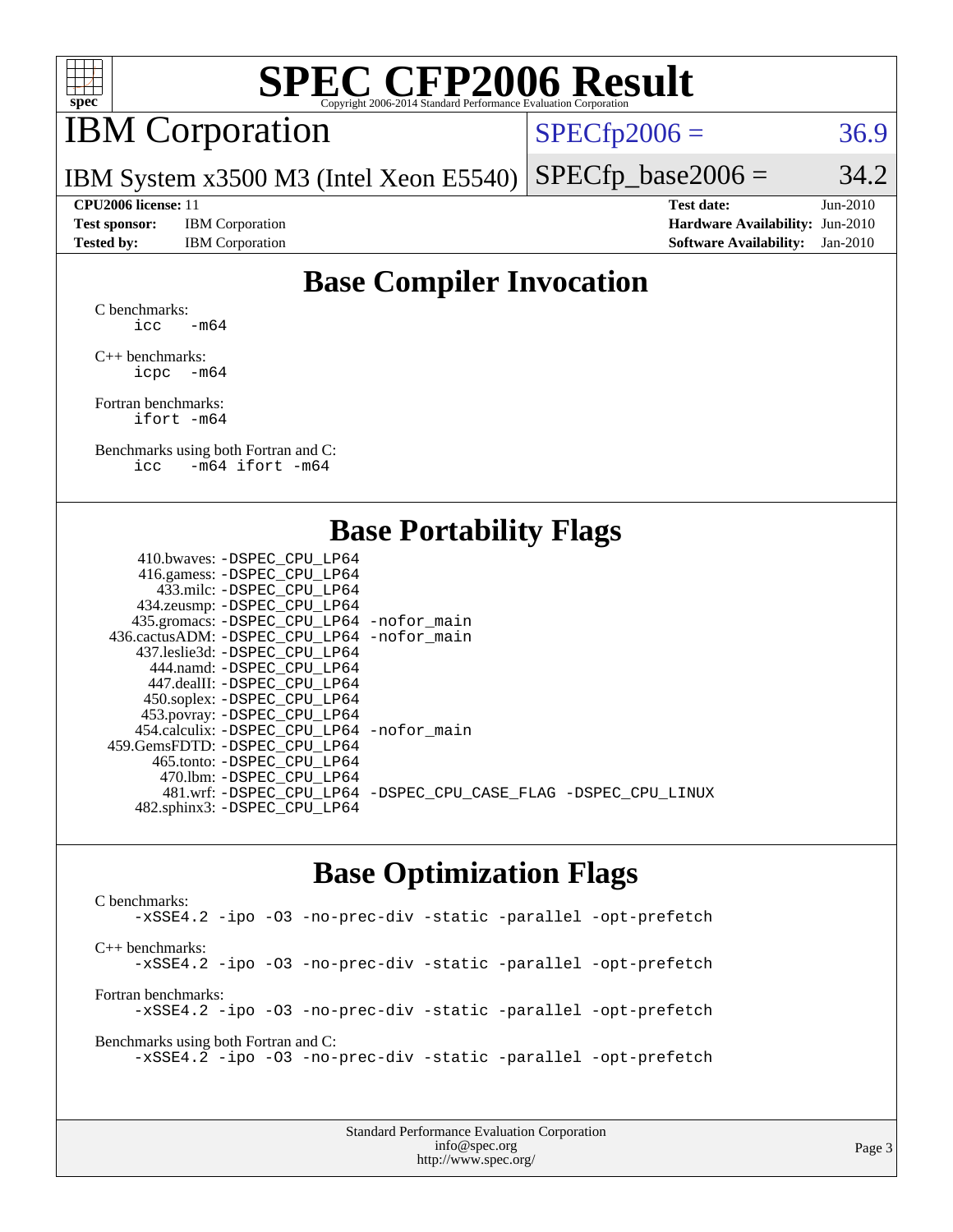

### IBM Corporation

 $SPECfp2006 = 36.9$  $SPECfp2006 = 36.9$ 

IBM System x3500 M3 (Intel Xeon E5540)  $SPECTp\_base2006 = 34.2$ 

**[Test sponsor:](http://www.spec.org/auto/cpu2006/Docs/result-fields.html#Testsponsor)** IBM Corporation **[Hardware Availability:](http://www.spec.org/auto/cpu2006/Docs/result-fields.html#HardwareAvailability)** Jun-2010

**[CPU2006 license:](http://www.spec.org/auto/cpu2006/Docs/result-fields.html#CPU2006license)** 11 **[Test date:](http://www.spec.org/auto/cpu2006/Docs/result-fields.html#Testdate)** Jun-2010 **[Tested by:](http://www.spec.org/auto/cpu2006/Docs/result-fields.html#Testedby)** IBM Corporation **[Software Availability:](http://www.spec.org/auto/cpu2006/Docs/result-fields.html#SoftwareAvailability)** Jan-2010

### **[Peak Compiler Invocation](http://www.spec.org/auto/cpu2006/Docs/result-fields.html#PeakCompilerInvocation)**

[C benchmarks](http://www.spec.org/auto/cpu2006/Docs/result-fields.html#Cbenchmarks):  $\text{icc}$   $-\text{m64}$ 

[C++ benchmarks:](http://www.spec.org/auto/cpu2006/Docs/result-fields.html#CXXbenchmarks) [icpc -m64](http://www.spec.org/cpu2006/results/res2010q3/cpu2006-20100621-11823.flags.html#user_CXXpeak_intel_icpc_64bit_bedb90c1146cab66620883ef4f41a67e)

[Fortran benchmarks](http://www.spec.org/auto/cpu2006/Docs/result-fields.html#Fortranbenchmarks): [ifort -m64](http://www.spec.org/cpu2006/results/res2010q3/cpu2006-20100621-11823.flags.html#user_FCpeak_intel_ifort_64bit_ee9d0fb25645d0210d97eb0527dcc06e)

[Benchmarks using both Fortran and C](http://www.spec.org/auto/cpu2006/Docs/result-fields.html#BenchmarksusingbothFortranandC): [icc -m64](http://www.spec.org/cpu2006/results/res2010q3/cpu2006-20100621-11823.flags.html#user_CC_FCpeak_intel_icc_64bit_0b7121f5ab7cfabee23d88897260401c) [ifort -m64](http://www.spec.org/cpu2006/results/res2010q3/cpu2006-20100621-11823.flags.html#user_CC_FCpeak_intel_ifort_64bit_ee9d0fb25645d0210d97eb0527dcc06e)

#### **[Peak Portability Flags](http://www.spec.org/auto/cpu2006/Docs/result-fields.html#PeakPortabilityFlags)**

Same as Base Portability Flags

#### **[Peak Optimization Flags](http://www.spec.org/auto/cpu2006/Docs/result-fields.html#PeakOptimizationFlags)**

[C benchmarks](http://www.spec.org/auto/cpu2006/Docs/result-fields.html#Cbenchmarks):

 433.milc: [-xSSE4.2](http://www.spec.org/cpu2006/results/res2010q3/cpu2006-20100621-11823.flags.html#user_peakPASS2_CFLAGSPASS2_LDFLAGS433_milc_f-xSSE42_f91528193cf0b216347adb8b939d4107)(pass 2) [-prof-gen](http://www.spec.org/cpu2006/results/res2010q3/cpu2006-20100621-11823.flags.html#user_peakPASS1_CFLAGSPASS1_LDFLAGS433_milc_prof_gen_e43856698f6ca7b7e442dfd80e94a8fc)(pass 1) [-ipo](http://www.spec.org/cpu2006/results/res2010q3/cpu2006-20100621-11823.flags.html#user_peakPASS2_CFLAGSPASS2_LDFLAGS433_milc_f-ipo)(pass 2) [-O3](http://www.spec.org/cpu2006/results/res2010q3/cpu2006-20100621-11823.flags.html#user_peakPASS2_CFLAGSPASS2_LDFLAGS433_milc_f-O3)(pass 2) [-no-prec-div](http://www.spec.org/cpu2006/results/res2010q3/cpu2006-20100621-11823.flags.html#user_peakPASS2_CFLAGSPASS2_LDFLAGS433_milc_f-no-prec-div)(pass 2) [-static](http://www.spec.org/cpu2006/results/res2010q3/cpu2006-20100621-11823.flags.html#user_peakPASS2_CFLAGSPASS2_LDFLAGS433_milc_f-static)(pass 2) [-prof-use](http://www.spec.org/cpu2006/results/res2010q3/cpu2006-20100621-11823.flags.html#user_peakPASS2_CFLAGSPASS2_LDFLAGS433_milc_prof_use_bccf7792157ff70d64e32fe3e1250b55)(pass 2) [-ansi-alias](http://www.spec.org/cpu2006/results/res2010q3/cpu2006-20100621-11823.flags.html#user_peakOPTIMIZE433_milc_f-ansi-alias)

 470.lbm: [-xSSE4.2](http://www.spec.org/cpu2006/results/res2010q3/cpu2006-20100621-11823.flags.html#user_peakPASS2_CFLAGSPASS2_LDFLAGS470_lbm_f-xSSE42_f91528193cf0b216347adb8b939d4107)(pass 2) [-prof-gen](http://www.spec.org/cpu2006/results/res2010q3/cpu2006-20100621-11823.flags.html#user_peakPASS1_CFLAGSPASS1_LDFLAGS470_lbm_prof_gen_e43856698f6ca7b7e442dfd80e94a8fc)(pass 1) [-ipo](http://www.spec.org/cpu2006/results/res2010q3/cpu2006-20100621-11823.flags.html#user_peakPASS2_CFLAGSPASS2_LDFLAGS470_lbm_f-ipo)(pass 2) [-O3](http://www.spec.org/cpu2006/results/res2010q3/cpu2006-20100621-11823.flags.html#user_peakPASS2_CFLAGSPASS2_LDFLAGS470_lbm_f-O3)(pass 2) [-no-prec-div](http://www.spec.org/cpu2006/results/res2010q3/cpu2006-20100621-11823.flags.html#user_peakPASS2_CFLAGSPASS2_LDFLAGS470_lbm_f-no-prec-div)(pass 2) [-static](http://www.spec.org/cpu2006/results/res2010q3/cpu2006-20100621-11823.flags.html#user_peakPASS2_CFLAGSPASS2_LDFLAGS470_lbm_f-static)(pass 2) [-prof-use](http://www.spec.org/cpu2006/results/res2010q3/cpu2006-20100621-11823.flags.html#user_peakPASS2_CFLAGSPASS2_LDFLAGS470_lbm_prof_use_bccf7792157ff70d64e32fe3e1250b55)(pass 2) [-parallel](http://www.spec.org/cpu2006/results/res2010q3/cpu2006-20100621-11823.flags.html#user_peakOPTIMIZE470_lbm_f-parallel) [-ansi-alias](http://www.spec.org/cpu2006/results/res2010q3/cpu2006-20100621-11823.flags.html#user_peakOPTIMIZE470_lbm_f-ansi-alias) [-auto-ilp32](http://www.spec.org/cpu2006/results/res2010q3/cpu2006-20100621-11823.flags.html#user_peakCOPTIMIZE470_lbm_f-auto-ilp32)

 482.sphinx3: [-xSSE4.2](http://www.spec.org/cpu2006/results/res2010q3/cpu2006-20100621-11823.flags.html#user_peakOPTIMIZE482_sphinx3_f-xSSE42_f91528193cf0b216347adb8b939d4107) [-ipo](http://www.spec.org/cpu2006/results/res2010q3/cpu2006-20100621-11823.flags.html#user_peakOPTIMIZE482_sphinx3_f-ipo) [-O3](http://www.spec.org/cpu2006/results/res2010q3/cpu2006-20100621-11823.flags.html#user_peakOPTIMIZE482_sphinx3_f-O3) [-no-prec-div](http://www.spec.org/cpu2006/results/res2010q3/cpu2006-20100621-11823.flags.html#user_peakOPTIMIZE482_sphinx3_f-no-prec-div) [-static](http://www.spec.org/cpu2006/results/res2010q3/cpu2006-20100621-11823.flags.html#user_peakOPTIMIZE482_sphinx3_f-static) [-auto-ilp32](http://www.spec.org/cpu2006/results/res2010q3/cpu2006-20100621-11823.flags.html#user_peakCOPTIMIZE482_sphinx3_f-auto-ilp32) [-unroll2](http://www.spec.org/cpu2006/results/res2010q3/cpu2006-20100621-11823.flags.html#user_peakCOPTIMIZE482_sphinx3_f-unroll_784dae83bebfb236979b41d2422d7ec2)

[C++ benchmarks:](http://www.spec.org/auto/cpu2006/Docs/result-fields.html#CXXbenchmarks)

 444.namd: [-xSSE4.2](http://www.spec.org/cpu2006/results/res2010q3/cpu2006-20100621-11823.flags.html#user_peakPASS2_CXXFLAGSPASS2_LDFLAGS444_namd_f-xSSE42_f91528193cf0b216347adb8b939d4107)(pass 2) [-prof-gen](http://www.spec.org/cpu2006/results/res2010q3/cpu2006-20100621-11823.flags.html#user_peakPASS1_CXXFLAGSPASS1_LDFLAGS444_namd_prof_gen_e43856698f6ca7b7e442dfd80e94a8fc)(pass 1) [-ipo](http://www.spec.org/cpu2006/results/res2010q3/cpu2006-20100621-11823.flags.html#user_peakPASS2_CXXFLAGSPASS2_LDFLAGS444_namd_f-ipo)(pass 2) [-O3](http://www.spec.org/cpu2006/results/res2010q3/cpu2006-20100621-11823.flags.html#user_peakPASS2_CXXFLAGSPASS2_LDFLAGS444_namd_f-O3)(pass 2) [-no-prec-div](http://www.spec.org/cpu2006/results/res2010q3/cpu2006-20100621-11823.flags.html#user_peakPASS2_CXXFLAGSPASS2_LDFLAGS444_namd_f-no-prec-div)(pass 2) [-static](http://www.spec.org/cpu2006/results/res2010q3/cpu2006-20100621-11823.flags.html#user_peakPASS2_CXXFLAGSPASS2_LDFLAGS444_namd_f-static)(pass 2) [-prof-use](http://www.spec.org/cpu2006/results/res2010q3/cpu2006-20100621-11823.flags.html#user_peakPASS2_CXXFLAGSPASS2_LDFLAGS444_namd_prof_use_bccf7792157ff70d64e32fe3e1250b55)(pass 2) [-fno-alias](http://www.spec.org/cpu2006/results/res2010q3/cpu2006-20100621-11823.flags.html#user_peakOPTIMIZE444_namd_f-no-alias_694e77f6c5a51e658e82ccff53a9e63a) [-auto-ilp32](http://www.spec.org/cpu2006/results/res2010q3/cpu2006-20100621-11823.flags.html#user_peakCXXOPTIMIZE444_namd_f-auto-ilp32)

 447.dealII: [-xSSE4.2](http://www.spec.org/cpu2006/results/res2010q3/cpu2006-20100621-11823.flags.html#user_peakPASS2_CXXFLAGSPASS2_LDFLAGS447_dealII_f-xSSE42_f91528193cf0b216347adb8b939d4107)(pass 2) [-prof-gen](http://www.spec.org/cpu2006/results/res2010q3/cpu2006-20100621-11823.flags.html#user_peakPASS1_CXXFLAGSPASS1_LDFLAGS447_dealII_prof_gen_e43856698f6ca7b7e442dfd80e94a8fc)(pass 1) [-ipo](http://www.spec.org/cpu2006/results/res2010q3/cpu2006-20100621-11823.flags.html#user_peakPASS2_CXXFLAGSPASS2_LDFLAGS447_dealII_f-ipo)(pass 2) [-O3](http://www.spec.org/cpu2006/results/res2010q3/cpu2006-20100621-11823.flags.html#user_peakPASS2_CXXFLAGSPASS2_LDFLAGS447_dealII_f-O3)(pass 2) [-no-prec-div](http://www.spec.org/cpu2006/results/res2010q3/cpu2006-20100621-11823.flags.html#user_peakPASS2_CXXFLAGSPASS2_LDFLAGS447_dealII_f-no-prec-div)(pass 2) [-static](http://www.spec.org/cpu2006/results/res2010q3/cpu2006-20100621-11823.flags.html#user_peakPASS2_CXXFLAGSPASS2_LDFLAGS447_dealII_f-static)(pass 2) [-prof-use](http://www.spec.org/cpu2006/results/res2010q3/cpu2006-20100621-11823.flags.html#user_peakPASS2_CXXFLAGSPASS2_LDFLAGS447_dealII_prof_use_bccf7792157ff70d64e32fe3e1250b55)(pass 2) [-unroll2](http://www.spec.org/cpu2006/results/res2010q3/cpu2006-20100621-11823.flags.html#user_peakOPTIMIZE447_dealII_f-unroll_784dae83bebfb236979b41d2422d7ec2) [-ansi-alias](http://www.spec.org/cpu2006/results/res2010q3/cpu2006-20100621-11823.flags.html#user_peakOPTIMIZE447_dealII_f-ansi-alias) [-scalar-rep-](http://www.spec.org/cpu2006/results/res2010q3/cpu2006-20100621-11823.flags.html#user_peakOPTIMIZE447_dealII_f-disablescalarrep_abbcad04450fb118e4809c81d83c8a1d) [-auto-ilp32](http://www.spec.org/cpu2006/results/res2010q3/cpu2006-20100621-11823.flags.html#user_peakCXXOPTIMIZE447_dealII_f-auto-ilp32)

 450.soplex: [-xSSE4.2](http://www.spec.org/cpu2006/results/res2010q3/cpu2006-20100621-11823.flags.html#user_peakPASS2_CXXFLAGSPASS2_LDFLAGS450_soplex_f-xSSE42_f91528193cf0b216347adb8b939d4107)(pass 2) [-prof-gen](http://www.spec.org/cpu2006/results/res2010q3/cpu2006-20100621-11823.flags.html#user_peakPASS1_CXXFLAGSPASS1_LDFLAGS450_soplex_prof_gen_e43856698f6ca7b7e442dfd80e94a8fc)(pass 1) [-ipo](http://www.spec.org/cpu2006/results/res2010q3/cpu2006-20100621-11823.flags.html#user_peakPASS2_CXXFLAGSPASS2_LDFLAGS450_soplex_f-ipo)(pass 2) [-O3](http://www.spec.org/cpu2006/results/res2010q3/cpu2006-20100621-11823.flags.html#user_peakPASS2_CXXFLAGSPASS2_LDFLAGS450_soplex_f-O3)(pass 2) [-no-prec-div](http://www.spec.org/cpu2006/results/res2010q3/cpu2006-20100621-11823.flags.html#user_peakPASS2_CXXFLAGSPASS2_LDFLAGS450_soplex_f-no-prec-div)(pass 2) [-static](http://www.spec.org/cpu2006/results/res2010q3/cpu2006-20100621-11823.flags.html#user_peakPASS2_CXXFLAGSPASS2_LDFLAGS450_soplex_f-static)(pass 2) [-prof-use](http://www.spec.org/cpu2006/results/res2010q3/cpu2006-20100621-11823.flags.html#user_peakPASS2_CXXFLAGSPASS2_LDFLAGS450_soplex_prof_use_bccf7792157ff70d64e32fe3e1250b55)(pass 2) [-opt-malloc-options=3](http://www.spec.org/cpu2006/results/res2010q3/cpu2006-20100621-11823.flags.html#user_peakOPTIMIZE450_soplex_f-opt-malloc-options_13ab9b803cf986b4ee62f0a5998c2238) [-auto-ilp32](http://www.spec.org/cpu2006/results/res2010q3/cpu2006-20100621-11823.flags.html#user_peakCXXOPTIMIZE450_soplex_f-auto-ilp32)

Continued on next page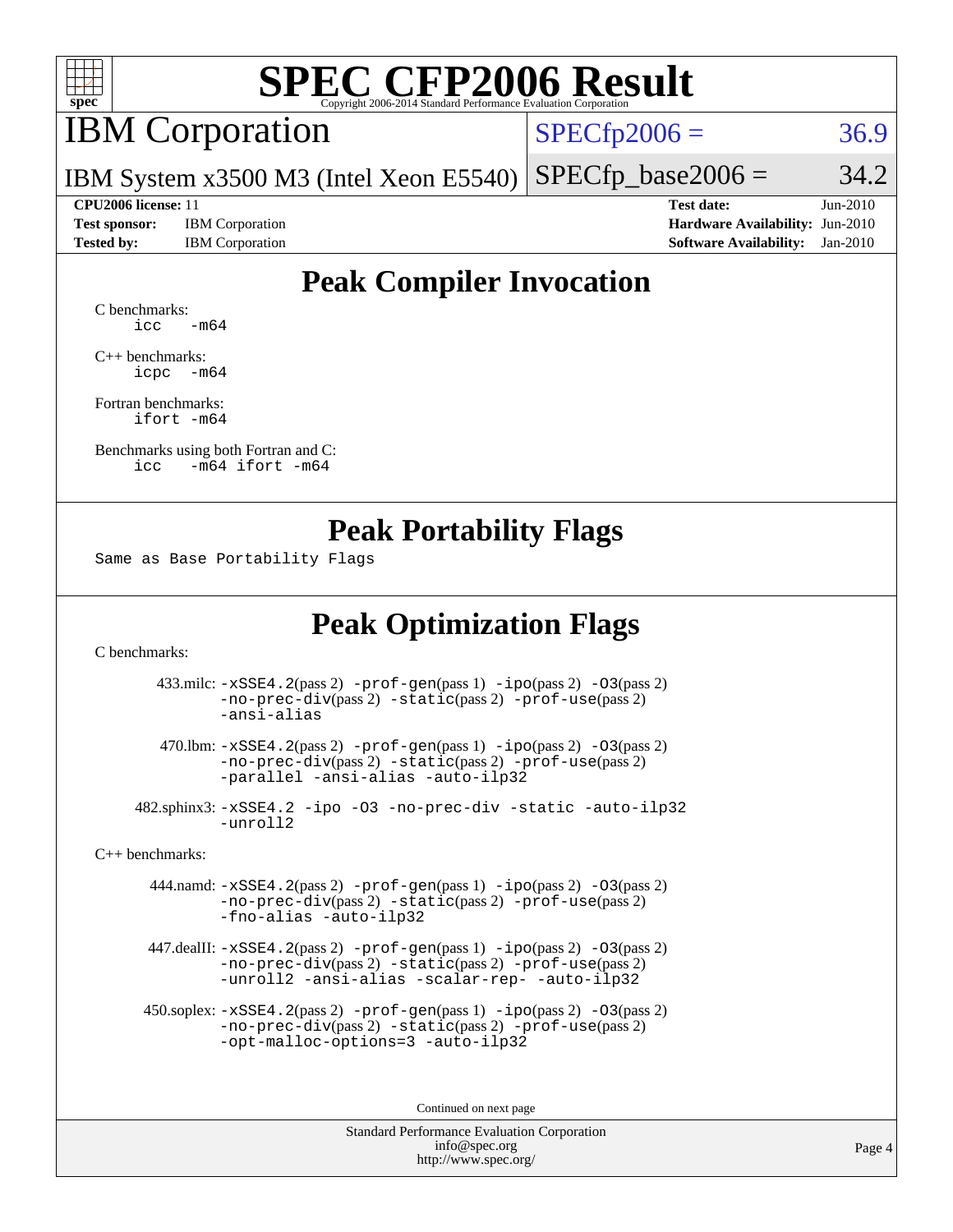

IBM Corporation

 $SPECfp2006 = 36.9$  $SPECfp2006 = 36.9$ 

IBM System x3500 M3 (Intel Xeon E5540)  $SPECTp\_base2006 = 34.2$ 

**[Tested by:](http://www.spec.org/auto/cpu2006/Docs/result-fields.html#Testedby)** IBM Corporation **[Software Availability:](http://www.spec.org/auto/cpu2006/Docs/result-fields.html#SoftwareAvailability)** Jan-2010

**[CPU2006 license:](http://www.spec.org/auto/cpu2006/Docs/result-fields.html#CPU2006license)** 11 **[Test date:](http://www.spec.org/auto/cpu2006/Docs/result-fields.html#Testdate)** Jun-2010 **[Test sponsor:](http://www.spec.org/auto/cpu2006/Docs/result-fields.html#Testsponsor)** IBM Corporation **[Hardware Availability:](http://www.spec.org/auto/cpu2006/Docs/result-fields.html#HardwareAvailability)** Jun-2010

### **[Peak Optimization Flags \(Continued\)](http://www.spec.org/auto/cpu2006/Docs/result-fields.html#PeakOptimizationFlags)**

|                                      | $\mathbf{B}^{\prime}$ ( $\sim$ $\sim$ $\sim$ $\sim$ $\sim$ $\sim$                                                                                                                       |
|--------------------------------------|-----------------------------------------------------------------------------------------------------------------------------------------------------------------------------------------|
|                                      | $453.$ povray: $-xSSE4.2(pass2)$ -prof-gen $(pass1)$ -ipo $(pass2)$ -03 $(pass2)$<br>-no-prec-div(pass 2) -static(pass 2) -prof-use(pass 2)<br>-unroll4 -ansi-alias                     |
| Fortran benchmarks:                  |                                                                                                                                                                                         |
|                                      | 410.bwaves: -xSSE4.2 -ipo -03 -no-prec-div -static -opt-prefetch<br>-parallel                                                                                                           |
|                                      | 416.gamess: $-xSSE4$ . 2(pass 2) $-prof-gen(pass 1) -ipo(pass 2) -03(pass 2)$<br>-no-prec-div(pass 2) -static(pass 2) -prof-use(pass 2)<br>-unroll2 -Ob0 -ansi-alias -scalar-rep-       |
|                                      | $434$ .zeusmp: basepeak = yes                                                                                                                                                           |
|                                      | $437$ .leslie3d: basepeak = yes                                                                                                                                                         |
|                                      | $459.GemsFDTD: -xSSE4.2(pass 2) -prof-gen(pass 1) -ipo(pass 2) -03(pass 2)$<br>-no-prec-div(pass 2) -static(pass 2) -prof-use(pass 2)<br>-unroll2 -Ob0 -opt-prefetch -parallel          |
|                                      | 465.tonto: -xSSE4.2(pass 2) -prof-gen(pass 1) -ipo(pass 2) -03(pass 2)<br>-no-prec-div(pass 2) -static(pass 2) -prof-use(pass 2)<br>-inline-calloc -opt-malloc-options=3 -auto -unroll4 |
| Benchmarks using both Fortran and C: |                                                                                                                                                                                         |
|                                      | 435.gromacs: -xSSE4.2(pass 2) -prof-gen(pass 1) -ipo(pass 2) -03(pass 2)<br>-no-prec-div(pass 2) -static(pass 2) -prof-use(pass 2)<br>-opt-prefetch -auto-ilp32                         |
|                                      | 436.cactusADM: -xSSE4.2(pass 2) -prof-gen(pass 1) -ipo(pass 2) -03(pass 2)<br>-no-prec-div(pass 2) -static(pass 2) -prof-use(pass 2)<br>-unroll2 -opt-prefetch -parallel -auto-ilp32    |
|                                      | 454.calculix: -xSSE4.2 -ipo -03 -no-prec-div -static -auto-ilp32                                                                                                                        |
|                                      | 481.wrf: Same as 454.calculix                                                                                                                                                           |
|                                      | The flags file that was used to format this result can be browsed at<br>http://www.spec.org/cpu2006/flags/Intel-ic11.1-linux64-revE.20100601.html                                       |
|                                      | You can also download the XML flags source by saving the following link:<br>http://www.spec.org/cpu2006/flags/Intel-icll.1-linux64-revE.20100601.xml                                    |
|                                      |                                                                                                                                                                                         |
|                                      | Standard Performance Evaluation Cornoration                                                                                                                                             |